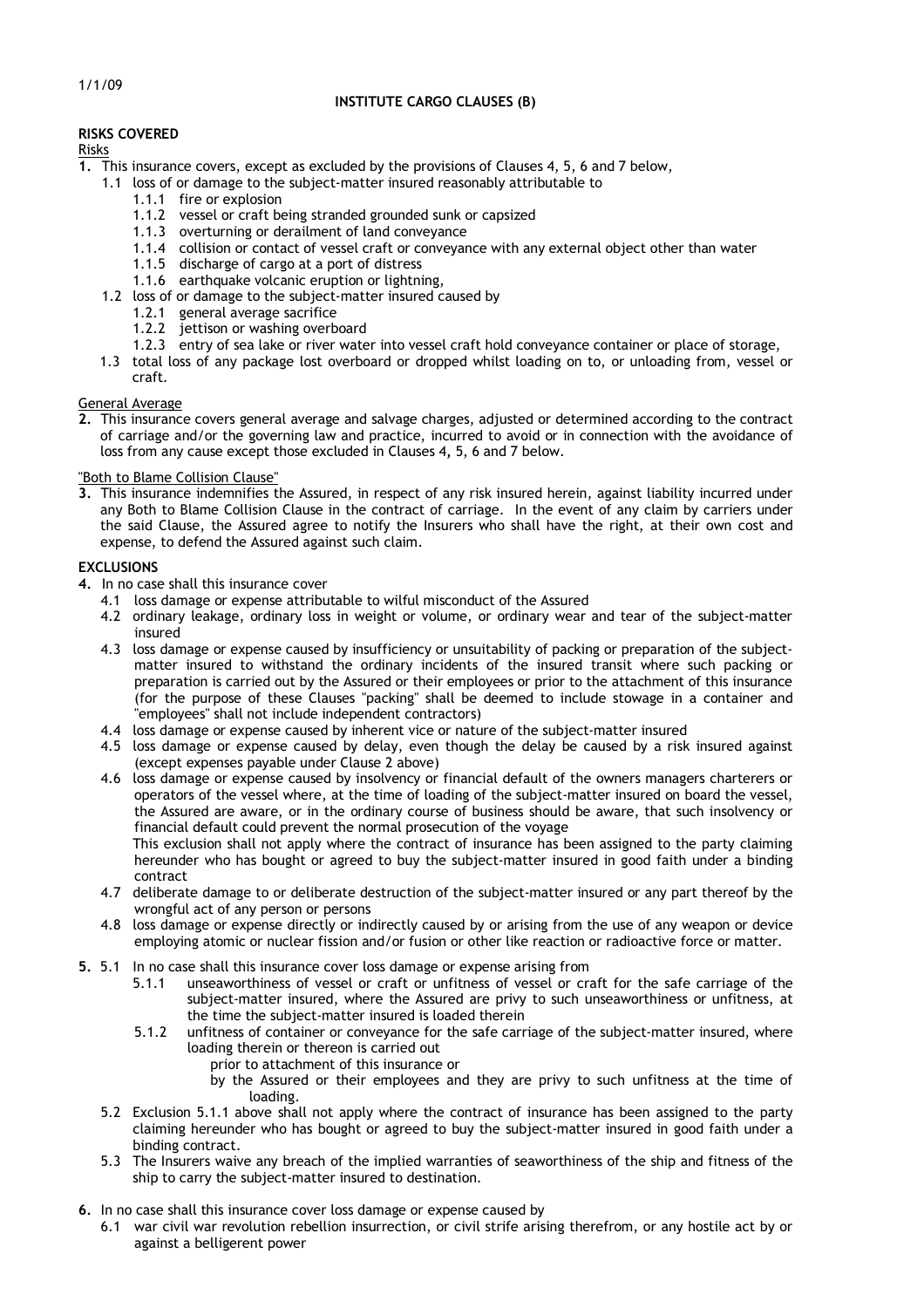- 6.2 capture seizure arrest restraint or detainment, and the consequences thereof or any attempt thereat
- 6.3 derelict mines torpedoes bombs or other derelict weapons of war.
- **7.** In no case shall this insurance cover loss damage or expense
	- 7.1 caused by strikers, locked-out workmen, or persons taking part in labour disturbances, riots or civil commotions
	- 7.2 resulting from strikes, lock-outs, labour disturbances, riots or civil commotions
	- 7.3 caused by any act of terrorism being an act of any person acting on behalf of, or in connection with, any organisation which carries out activities directed towards the overthrowing or influencing, by force or violence, of any government whether or not legally constituted
	- 7.4 caused by any person acting from a political, ideological or religious motive.

# **DURATION**

Transit Clause

**8.** 8.1 Subject to Clause 11 below, this insurance attaches from the time the subject-matter insured is first moved in the warehouse or at the place of storage (at the place named in the contract of insurance) for the purpose of the immediate loading into or onto the carrying vehicle or other conveyance for the commencement of transit,

continues during the ordinary course of transit

and terminates either

- 8.1.1 on completion of unloading from the carrying vehicle or other conveyance in or at the final warehouse or place of storage at the destination named in the contract of insurance,
- 8.1.2 on completion of unloading from the carrying vehicle or other conveyance in or at any other warehouse or place of storage, whether prior to or at the destination named in the contract of insurance, which the Assured or their employees elect to use either for storage other than in the ordinary course of transit or for allocation or distribution, or
- 8.1.3 when the Assured or their employees elect to use any carrying vehicle or other conveyance or any container for storage other than in the ordinary course of transit or
- 8.1.4 on the expiry of 60 days after completion of discharge overside of the subject-matter insured from the oversea vessel at the final port of discharge,
- whichever shall first occur.
- 8.2 If, after discharge overside from the oversea vessel at the final port of discharge, but prior to termination of this insurance, the subject-matter insured is to be forwarded to a destination other than that to which it is insured, this insurance, whilst remaining subject to termination as provided in Clauses 8.1.1 to 8.1.4, shall not extend beyond the time the subject-matter insured is first moved for the purpose of the commencement of transit to such other destination.
- 8.3 This insurance shall remain in force (subject to termination as provided for in Clauses 8.1.1 to 8.1.4 above and to the provisions of Clause 9 below) during delay beyond the control of the Assured, any deviation, forced discharge, reshipment or transhipment and during any variation of the adventure arising from the exercise of a liberty granted to carriers under the contract of carriage.

### Termination of Contract of Carriage

- **9.** If owing to circumstances beyond the control of the Assured either the contract of carriage is terminated at a port or place other than the destination named therein or the transit is otherwise terminated before unloading of the subject-matter insured as provided for in Clause 8 above, then this insurance shall also terminate *unless prompt notice is given to the Insurers and continuation of cover is requested when this insurance shall remain in force, subject to an additional premium if required by the Insurers*, either
	- 9.1 until the subject-matter insured is sold and delivered at such port or place, or, unless otherwise specially agreed, until the expiry of 60 days after arrival of the subject-matter insured at such port or place, whichever shall first occur,
	- or
	- 9.2 if the subject-matter insured is forwarded within the said period of 60 days (or any agreed extension thereof) to the destination named in the contract of insurance or to any other destination, until terminated in accordance with the provisions of Clause 8 above.

# Change of Voyage

- **10.** 10.1 Where, after attachment of this insurance, the destination is changed by the Assured, *this must be notified promptly to Insurers for rates and terms to be agreed. Should a loss occur prior to such agreement being obtained cover may be provided but only if cover would have been available at a reasonable commercial market rate on reasonable market terms.* 
	- 10.2 Where the subject-matter insured commences the transit contemplated by this insurance (in accordance with Clause 8.1), but, without the knowledge of the Assured or their employees the ship sails for another destination, this insurance will nevertheless be deemed to have attached at commencement of such transit.

### **CLAIMS**

### Insurable Interest

- **11.** 11.1 In order to recover under this insurance the Assured must have an insurable interest in the subjectmatter insured at the time of the loss.
	- 11.2 Subject to Clause 11.1 above, the Assured shall be entitled to recover for insured loss occurring during the period covered by this insurance, notwithstanding that the loss occurred before the